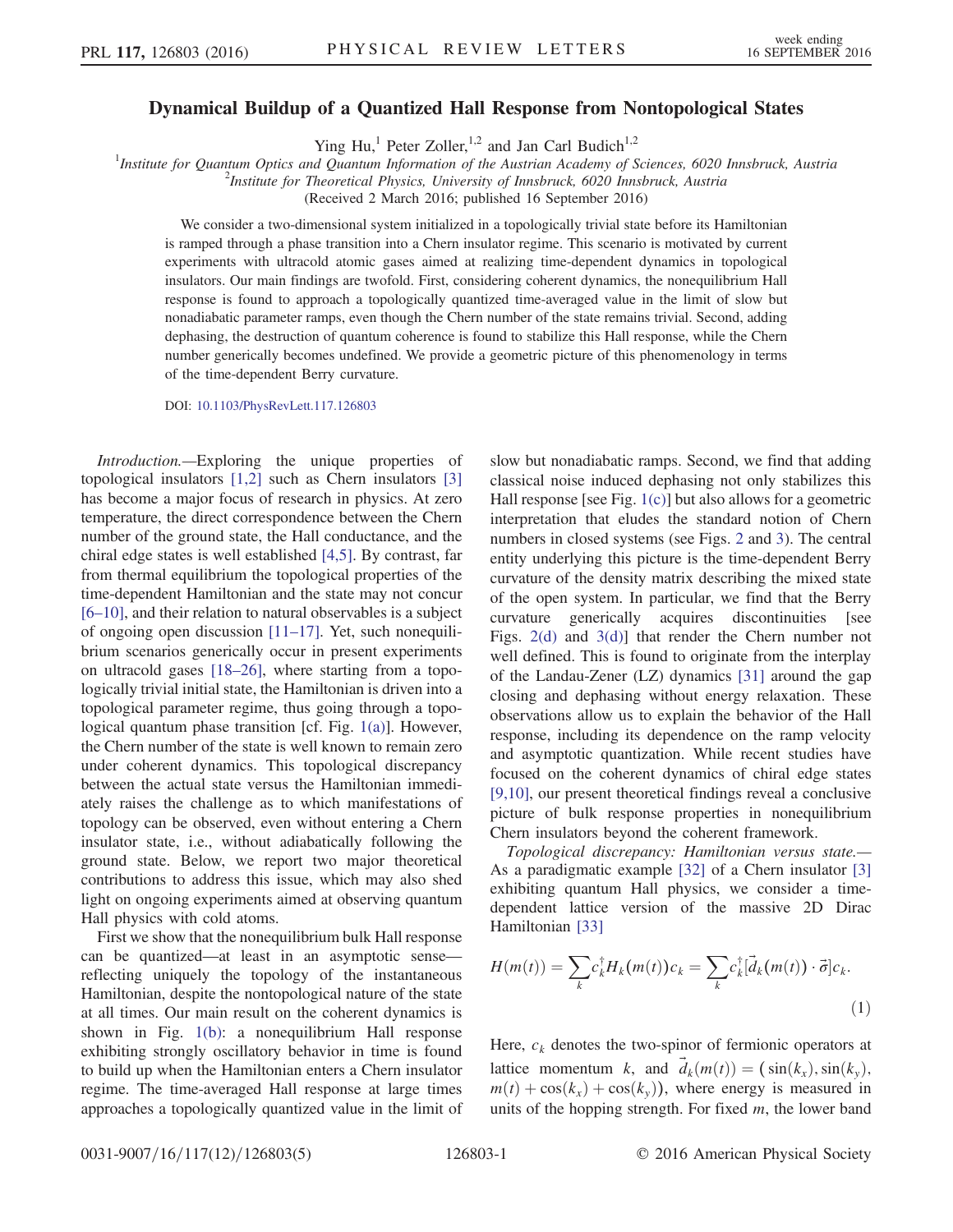<span id="page-1-0"></span>

FIG. 1. (a) Parameter ramp in the system Hamiltonian from the nontopological to the topological regime through a phase transition. The insets show cuts of the band structure along the  $k_x$ axis  $(k_y = 0)$ , illustrating (i) the initial state, (ii) the creation of excitations near the energy gap closing point, and (iii) the nonequilibrium state after the transition. (b),(c) Nonequilibrium Hall response  $\Sigma_{xy}(t)$  [see Eq. [\(4\)](#page-1-2)] and quasistatic ansatz  $\Sigma_{xy}(t)$ [see Eq. [\(5\)](#page-2-1)], with (b) coherent and (c) dephasing dynamics for the dephasing rate  $\gamma_k = 0.15$ , for the ramp  $m(t) = m_i +$  $(m_f - m_i)[1 - \exp(-vt)], \ m_i = -2.7, \ m_f = -1.0, \ v = 0.1$  of the Hamiltonian [\(1\).](#page-0-0) In (b),  $C_s$  of the pure state [see Eq. [\(2\)\]](#page-1-3) trivially equals  $\Sigma_{xy}$ , and the dashed horizontal line denotes the long-time average of  $\Sigma_{xy}$ . System size:  $120 \times 120$  sites in all simulations. The finite size [\[27\]](#page-4-12) causes a small deviation of  $C_s$ from zero in (b).

of  $H_k(m)$  has Chern number  $C = -\text{sgn}(m)$  for  $0 < |m| < 2$ , while  $C = 0$  otherwise. In the following, we will focus on the experimental relevant situation where the topology of  $H(m(t))$  changes from trivial to nontrivial as  $m(t) = m_i +$  $(m_f - m_i)[1 - e^{-vt}]$   $(t \ge 0)$  is ramped from  $m_i$  to  $m_f$  with velocity  $v$ , undergoing a topological transition with an energy gap closing at time  $t = t_c$  and momentum  $k_c = 0$  [see Fig.  $1(a)$ ]. The initial state is assumed to be the insulating ground state of Hamiltonian  $H(m_i)$  at half filling, i.e., a topologically trivial state.

<span id="page-1-3"></span>To account for the generically mixed states appearing in the open system dynamics, we consider the time-dependent density matrix  $\rho(t)$ . Assuming the conservation of latticetranslation invariance,  $\rho(t)$  factorizes into the components  $\rho_k(t) = \frac{1}{2} [1 + \vec{n}_k(t) \cdot \vec{\sigma}]$  at lattice momentum k in the first Brillouin zone (BZ), where  $\vec{\sigma}$  denotes the standard Pauli matrices. The vector  $\vec{n}_k$  describes the polarization of  $\rho_k$  on the Bloch sphere and its length  $p_k = |\vec{n}_k|^2 \le 1$  measures the purity of the state, which has been coined the purity gap [\[34](#page-4-10)–37]. For  $p_k(t) > 0$ , topologically inequivalent states at time t are distinguished by the instantaneous Chern number [\[38\]](#page-4-11)



<span id="page-1-1"></span>

FIG. 2. Berry curvature  $\mathcal{F}_k$ . (a),(b) Lower band  $\mathcal{F}_k$  for (a) the initial Hamiltonian  $H(m_i)$  and (b) the final Hamiltonian  $H(m_f)$ . (c)  $\mathcal{F}_k(t)$  for the coherently evolved state at  $t > t_c$ . (d) Discountinous  $\mathcal{F}_k$  for the dephased steady state. Corresponding weighted curvature  $\sqrt{p}_k \mathcal{F}_k$  [the integrand of Eq. [\(5\)\]](#page-2-1) is shown in panel (e). (f)  $\mathcal{F}(k_x, 0)$  of the coherently evolved states at  $t > t_c$ , for  $v = 0.1$ and  $v = 0.5$ , respectively. The simulations are done with a local adaptive method in momentum space resolving system sizes of up to  $1795 \times 1795$  sites. Ramp velocity  $v = 0.5$  (c)–(e),  $m_i = -2.5, m_f = -1.$ 

$$
\mathcal{C}_s(t) = \frac{1}{2\pi} \int_{\text{BZ}} d^2k \mathcal{F}_k(t),\tag{2}
$$

<span id="page-1-4"></span>where the Berry curvature is defined as

$$
\mathcal{F}_k = -\frac{1}{2}\hat{n}_k \cdot [(\partial_{k_x}\hat{n}_k) \times (\partial_{k_y}\hat{n}_k)] \tag{3}
$$

with  $\hat{n}_k = \vec{n}_k / \sqrt{p_k}$ . For  $p_k \equiv 1, \mathcal{C}_s$  reduces to the standard Chern number of a pure state.

Under coherent evolution, which simply acts as a smooth unitary transformation on  $\rho_k(t)$ ,  $\mathcal{C}_s$  is constant in time. Here, while the Hamiltonian [\(1\)](#page-0-0) enters a topologically nontrivial Chern insulator regime for  $t > t_c$ , the Chern number of the state  $C_s \equiv 0$  at all times. Beyond coherent dynamics where the state generically becomes mixed with  $p_k$  < 1,  $\mathcal{C}_s$  is protected by the purity gap provided it is finite. If the purity gap closes, i.e.,  $p_k = 0$  for some k,  $C_s$ becomes undefined.

<span id="page-1-2"></span>Nonequilibrium bulk Hall response.—We dynamically probe the nonequilibrium Hall response

$$
\Sigma_{xy}(t) = \frac{1}{E_x} \int_{\text{BZ}} d^2 k \text{Tr}[j_y \rho_k(t)], \tag{4}
$$

where the current  $j<sub>y</sub>$  in the y direction is generated by a small electric field  $E_x$  in the x direction (the 2D system is defined in the xy plane), and we measure conductance in units of  $e^2/h$ . To probe the Hall response of the system, we switch on a small homogenous electric field at  $t = 0$  as  $E_x(t) = E_0[1 - \exp(-t/\tau_e)]$  as generated by a spatially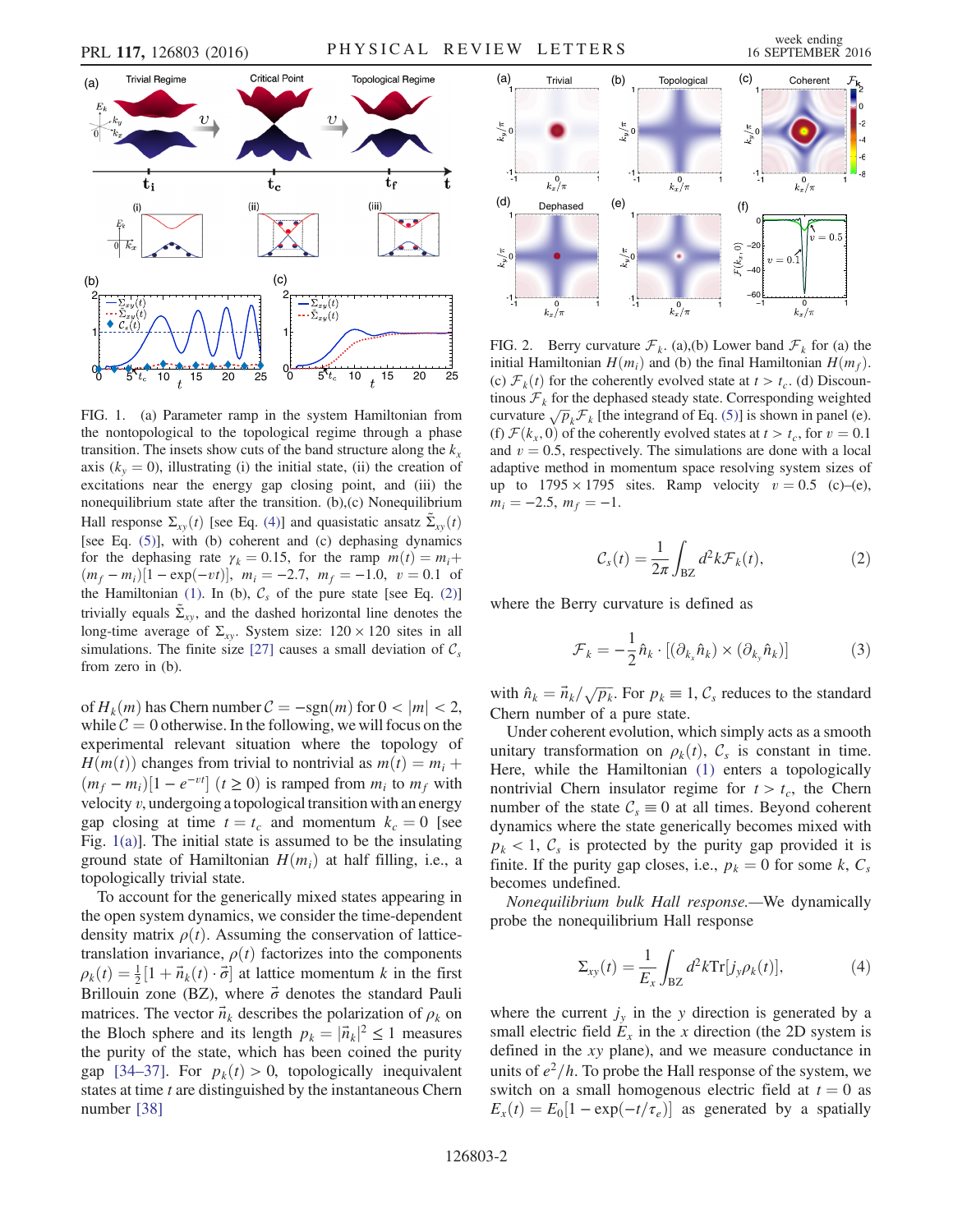<span id="page-2-0"></span>

FIG. 3. (a) Bloch vector  $\hat{n}_k$  of the coherently evolving state at  $t \gg t_c$ . Arrows depict the in-plane configuration  $(\hat{n}_k^x, \hat{n}_k^y)$ , whereas  $n_k^z$  is indicated with color. (b) Occupation in the eigenbasis of  $H(m_f)$  parametrized by  $\tilde{n}_{k}^z$ . Contour  $\Gamma_p$  (closed white curve) defined by  $\tilde{n}_{k}^{z} = 0$ , i.e., at an equal weight superposition of the upper and lower band. (c)  $\hat{n}_z(k_x, 0)$  as a smooth function of  $k_x$  for  $k_y = 0$  for the coherently time-evolved state (blue solid) and the ground state of  $H(m_f)$  (blue dashed). (d)  $\hat{n}_{k}^{z}(k_{x}, 0)$  for the dephased steady state, which exhibits a discontinuous jump around the purity gap closing point.  $m_i = -2.5$ ,  $m_f = -1$ ,  $v = 0.5$  in all plots.  $\gamma_k = 0.5$  in (d). The system size is  $120 \times 120$  sites in all plots.

homogeneous time-dependent vector potential, thus preserving translation invariance. In experiments on cold atoms in optical lattices, such an electric field can be synthetically generated [\[24\].](#page-4-13) In our simulations, we choose  $\tau_e = 5.0$  and  $E_0 = 0.001$ , so that the electric field is sufficiently small to have a negligible effect on the state.

To gain intuition for the nonequilibrium nature of the Hall response  $\Sigma_{xy}(t)$ , we formally interpret  $\rho_k(t)$  at every point in time as a canonical thermal density matrix associated with a (fictitious) Hamiltonian  $H_k$ , i.e.,  $\rho_k \sim e^{-H_k}$ . In this picture, the corresponding equilibrium Hall conductance  $\tilde{\Sigma}_{xy}(t)$  as derived [\[28\]](#page-4-14) from the standard Kubo formula [\[39\]](#page-4-15) reads

<span id="page-2-1"></span>
$$
\tilde{\Sigma}_{xy}(t) = \frac{1}{2\pi} \int_{\text{BZ}} d^2k \sqrt{p_k(t)} \mathcal{F}_k(t).
$$
 (5)

The deviation of  $\tilde{\Sigma}_{xy}(t)$  from the exact value  $\Sigma_{xy}(t)$  serves as a measure of how different the nonequilibrium Hall response is from its equilibrium counterpart associated with the same instantaneous state. Note that even if the purity gap  $p_k$  closes,  $\Sigma_{xy}$  stays well defined by the definition  $\sqrt{p_k} \mathcal{F}_k = 0$  for  $\sqrt{p_k} = 0$ . The intuition behind this continuation is that  $\sqrt{p_k} = 0$  represents an infinite temperature state that does not contribute to the Hall conductance.

Quantized Hall response without Chern insulator state.—As a first main result, we show the nonequilibrium Hall response under coherent dynamics where the Chern number  $C_s(t)$  is pinned to zero at all times [see Fig. [1\(b\)](#page-1-0)]. During the nonadiabatic ramp of  $m(t)$  through the gap closing [see Fig. [1\(a\)](#page-1-0)], the nonequilibrium population of the eigenstates of  $H(m(t))$  is determined by LZ physics [\[31\]](#page-4-6): away from  $k_c$  where the energy gap is larger than the ramp velocity  $v$  at all times, the system stays in the ground state, while close to  $k_c$  excitations and coherent superpositions of ground and excited states, respectively, are created. Right at  $k_c$ , the excited state is populated with probability 1, thus rendering  $\rho(t)$  orthogonal to the ground state of the final Hamiltonian  $H(m_f)$ . We note that for pure states  $\tilde{\Sigma}_{xy} = C_s$ . Hence, also  $\tilde{\Sigma}_{xy}$  has to stay zero at all times in the thermodynamic limit. By contrast, a significant nonequilibrium Hall response  $\Sigma_{xy}(t)$  that shows a strongly oscillatory behavior is found to build up dynamically [see Fig. [1\(b\)](#page-1-0)]. In even stronger disagreement with the zero Chern number, its time-averaged value over many oscillation periods approaches asymptotically the quantized value of a Chern band in the limit of small  $v$ . Our subsequent analysis regarding the influence of dephasing will give a geometrical picture reconciling of this discrepancy.

Stablization of Hall response by dephasing.—We now show that upon adding classical noise to the dynamics, which induces dephasing, the oscillations of the Hall response  $\Sigma_{xy}$ , as shown in Fig. [1\(b\)](#page-1-0) for coherent evolution, damp out. This yields the smooth Hall response plotted in Fig. [1\(c\)](#page-1-0)—well captured by  $\Sigma_{xy}$  for  $t \gg t_c$ —which becomes quantized in the slow ramp limit. In the noisy dephasing dynamics the coherent superpositions of excited and ground states of  $H_k(m(t))$  are randomized, as described by the master equation for the stochastically averaged density matrix [\[40](#page-4-16)–42]

<span id="page-2-2"></span>
$$
\dot{\rho}_k = -i[H_k(m), \rho_k] + \gamma_k[\tilde{\sigma}_k^z \rho_k \tilde{\sigma}_k^z - \rho_k]. \tag{6}
$$

Here,  $\tilde{\sigma}_k^i(t)$  denote the standard Pauli matrices in the basis of the instantaneous Hamiltonian  $H_k(m(t))$  at lattice momentum  $k$ . In addition to the Hamiltonian part, Eq.  $(6)$ contains a noise-induced pure dephasing term, which preserves the population of the instantaneous eigenstates of  $H_k(m(t))$  and thus the average energy, while the relative phase coherence decays at a rate  $\gamma_k$  [\[43\].](#page-4-17) The time evolution generated by Eq. [\(6\)](#page-2-2) does not preserve the purity of the averaged density matrix.

Such a dephasing appears naturally in cold atom experiments with natural or engineered laser noise, where the system parameters become stochastic functions of time. We note that laser fluctuations act as a temporal global noise, which uniformly affects the system. In particular, a fluctuating (global) mass parameter can result from frequency fluctuations or the modulation of the laser light, while (global) fluctuations in the hopping amplitude can arise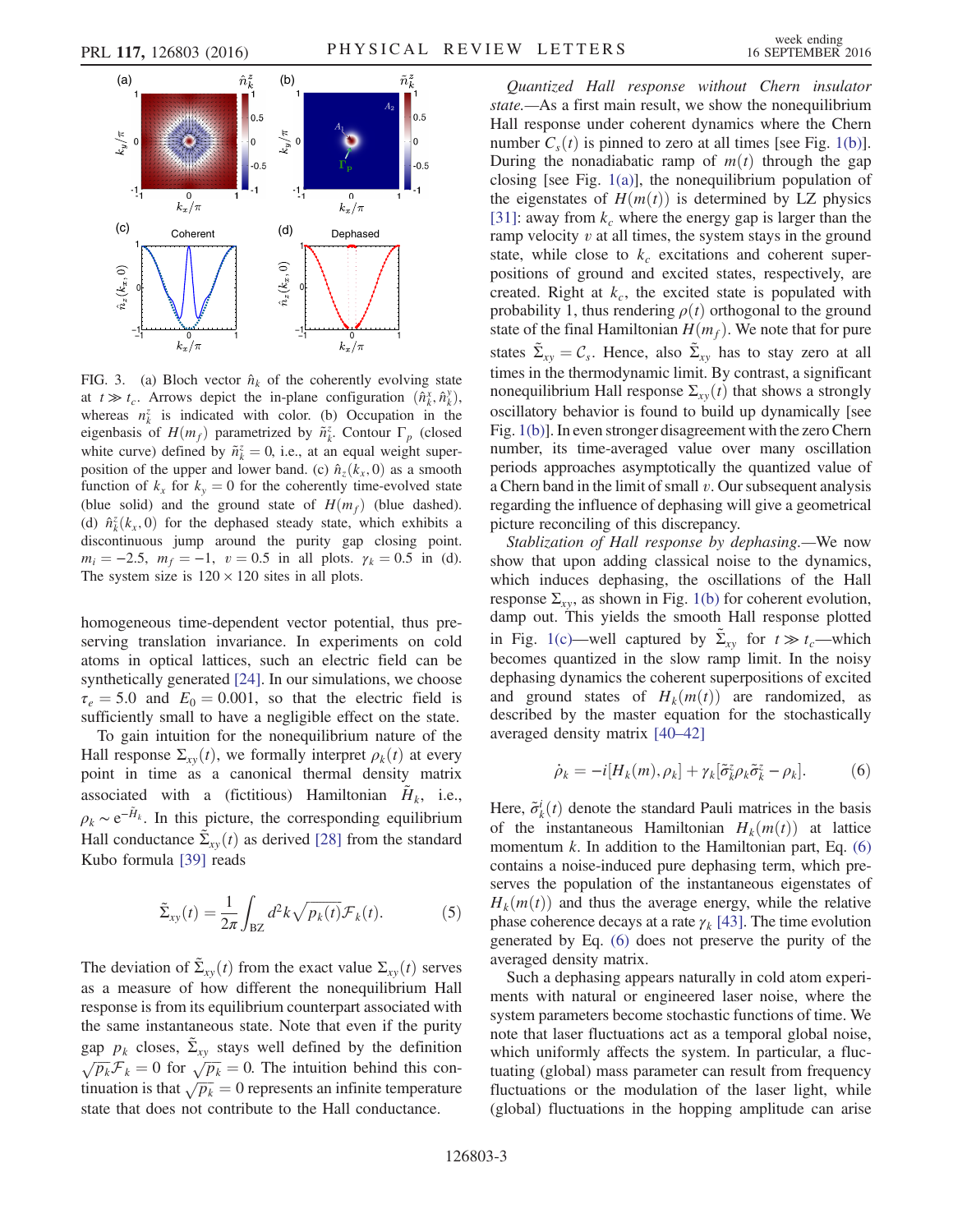from intensity variations. The dephasing terms in the Hamiltonian underlying Eq. [\(6\)](#page-2-2) are assumed to commute with the system Hamiltonian, as discussed in Ref. [\[44\].](#page-4-18) In the limit of fast fluctuations (white noise), the stochastically averaged density matrix obeys the master equation [\(6\)](#page-2-2).

While the values of both  $\Sigma_{xy}$  and  $\tilde{\Sigma}_{xy}$  approach the quantized value reflecting the Chern insulator Hamiltonian in the slow ramp limit  $v \ll 1$  [\[45\]](#page-4-19), the Chern number of the steady state generically becomes undefined due to a purity gap closing. To gain a deeper understanding of this phenomenon, we study below the time-dependent geometric properties of the state described by the stochastically averaged density operator.

Discontinuous Berry curvature and geometric analysis.— In Fig. [2,](#page-1-1) we compare the Berry curvature [see Eq. [\(3\)\]](#page-1-4) of the dephased and the coherently evolved states to that of the ground states of both  $H(m_i)$  and  $H(m_f)$ . Remarkably, for the dephased state,  $\mathcal{F}_k$  exhibits characteristic discontinuities [see Fig. [2\(d\)\]](#page-1-1) that will allow us to explain the behavior of the Hall response reported above. Note that the experimental observation of the Berry curvature for a system of ultracold atoms has recently been reported [\[26\]](#page-4-20).

To reveal the effects of dephasing, we represent the density matrix in the eigenbasis of the instantaneous Hamiltonian  $H(m(t))$ , here denoted by  $\rho_k(t) = \frac{1}{2} [1 + \tilde{n}_k(t) \cdot \tilde{\sigma}_k(t)]$ . In this basis, the occupation of the upper band at momentum  $k$  is simply given by  $(1 + \tilde{n}_k^z)/2$ , and the dephased steady state is of the form

<span id="page-3-0"></span>
$$
\rho_k^s = \frac{1}{2} \left( 1 + \tilde{n}_k^z \tilde{\sigma}_k^z \right) = \frac{1}{2} \left[ 1 + \tilde{n}_k^z \hat{d}_k(m_f) \cdot \vec{\sigma} \right],\tag{7}
$$

which is diagonal in the basis of the final Hamiltonian  $H(m_f)$ with  $\hat{d}_k = \vec{d}_k / |\vec{d}_k|$  and has purity  $|\tilde{n}_k^z|^2$ . From the coherent LZ dynamics at  $t > t_c$ , we expect  $\tilde{n}_k^z \approx 1$  close to the gap closing momentum  $k_c$  and  $\tilde{n}_k^z \approx -1$  far away from  $k_c$  [see Fig. [3\(b\)](#page-2-0)]. Hence, there must be a closed contour  $\Gamma_p$  around  $k_c$  in the BZ for  $t > t_c$ , where the pure system state is an equal weight superposition of the lower and the upper band  $[\tilde{n}_{k}^{z}(t) = 0]$ . On  $\Gamma_p$ , dephasing results in a completely mixed steady state  $\rho_k^s = \frac{1}{2}$ , implying a purity gap closing in the long-time limit. To visualize this behavior, we show the Berry curvature (see Fig. [2](#page-1-1)) and the Bloch sphere vector  $\hat{n}_k$  of the density matrix  $\rho_k$  (see Fig. [3](#page-2-0)). In the coherent case  $\hat{n}_{\vec{k}}^z$  stays smooth [see Figs. [3\(a\)](#page-2-0) and [3\(c\)](#page-2-0)], even though with decreasing  $v$  the change of  $\hat{n}_{k}^{z}$  becomes more and more steep. This gives rise to a sharp peak in the Berry curvature [see Figs. [2\(c\)](#page-1-1) and [2\(f\)](#page-1-1)], which renders  $C_s$  and  $\tilde{\Sigma}_{xy}$  zero, irrespective of v. By contrast, this peak in  $\mathcal{F}_k$  is absent in the dephased steady state [see Figs.  $2(d)$  and  $2(e)$ ]. Instead, from Eq.  $(7)$ , we find that

$$
\hat{n}_{k}^{s} = \frac{\tilde{n}_{k}^{z}}{|\tilde{n}_{k}^{z}|}\hat{d}_{k}(m_{f}) = \text{sgn}(\tilde{n}_{k}^{z})\hat{d}_{k}(m_{f}),\tag{8}
$$

which exhibits a discontinuous jump by  $2|\hat{d}_k^z(m_f)|$  on  $\Gamma_p$  [see Fig. [3\(d\)\]](#page-2-0), where  $\tilde{n}_k^z$  changes sign. This renders the mixed state Chern number  $C_s$  [see Eq. [\(2\)](#page-1-3)] undefined, as the Berry curvature is not well defined on  $\Gamma_p$ . However, this discontinuity does not contribute to  $\Sigma_{xy}$  as it concurs with the purity gap closing  $p_k = 0$ . As we see from the asymptotic agree-ment of the blue and red curves in Fig. [1\(c\),](#page-1-0)  $\tilde{\Sigma}_{xy}$  provides a good intuition for the real Hall response  $\Sigma_{xy}$  long after  $t_c$ .

To compute  $\Sigma_{xy}$  [see Eq. [\(5\)](#page-2-1)], the BZ is decomposed into two patches  $A_1$  and  $A_2$  separated by  $\Gamma_p$  [see Fig. [3\(b\)](#page-2-0)]. From Eq. [\(7\)](#page-3-0), we immediately conclude that  $\mathcal{F}_k$  is simply the upper band (lower band) Berry curvature of the final Hamiltonian  $H(m_f)$  on  $A_1$  (A<sub>2</sub>). The radius of  $A_1$  is proportional to  $v$ . Therefore, in the limit of small  $v$ , the value of the integral over the BZ is dominated by  $A_2$  and we find to leading order in  $v$  [\[28\]](#page-4-14)

$$
\tilde{\Sigma}_{xy} = C - \frac{1}{2\pi} \frac{v}{|m_f + 2|},\tag{9}
$$

approaching the value corresponding to the Chern number  $C = 1$  of the lower band of  $H(m_f)$ . This reconciles the behavior of the Hall response with the underlying mixed state geometry, contrasting the discrepancy between  $C_s$  and  $\Sigma_{xy}$  in the coherent dynamics.

Concluding discussion.—Our present analysis has been based on translation-invariant systems of free fermions. However, our key results are found to be robust in the presence of various imperfections that may occur in real experimental settings. In particular, we have carefully verified that both a trapping potential and weak static disorder only lead to minor quantitative changes in the Hall response [\[28\].](#page-4-14) Regarding many-body interactions, the nearly insulating character of the state is expected to limit the influence of multiparticle scattering on the bulk response properties.

In summary, we have shown how the topology of the instantaneous Hamiltonian can manifest itself in the bulk response of a system far from thermal equilibrium, even if its state stays nontopological. In the presence of dephasing we were able to provide a geometric explanation of this phenomenon that goes beyond the well-established framework of topological quantum numbers in closed systems. These results are of immediate relevance for current experiments on synthetic material systems where the preparation of topologically nontrivial Hamiltonians is state of the art while preparing their ground state, or at least a low temperature thermal state, remains an open challenge.

We acknowledge discussions with M. Baranov, N. Goldman, H. Jiang, Z. X. Liang, and H. Pichler. This project was supported by the European Research Council (ERC) Synergy Grant UQUAM, and the Spezial-Forschungsbereich (SFB) FoQuS, Austrian Science Fund